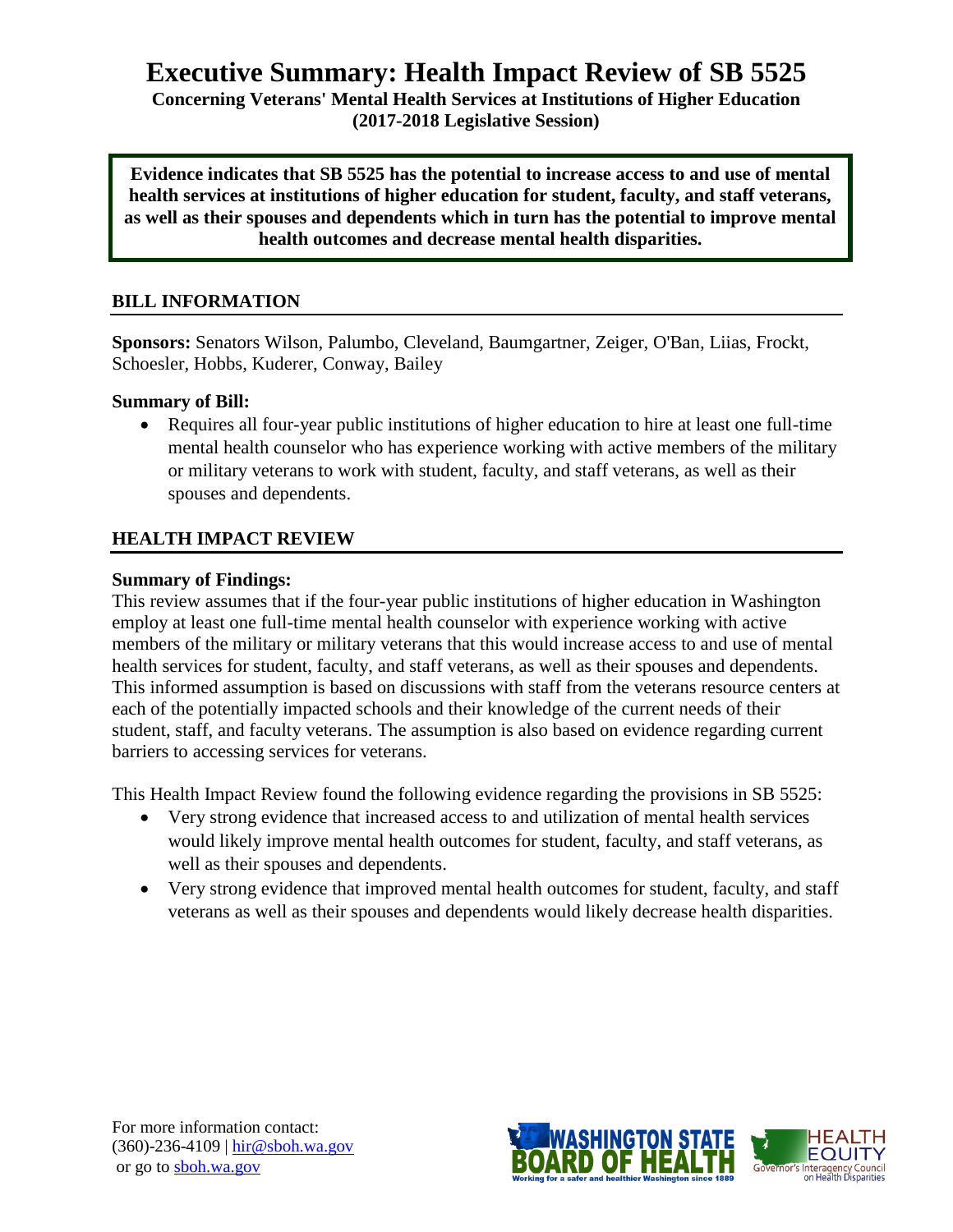# **Health Impact Review of SB 5525**

**Concerning Veterans' Mental Health Services at Institutions of Higher Education (2017-2018 Legislative Session)**

# **February 27, 2017**

Author: Alexandra Montaño Contributor: Megan Block Contributor/Reviewer: Christy Hoff Reviewer: Michelle Davis Reviewer: Kelie Kahler

# **Acknowledgement**

We would like to thank the experts who provided consultation and technical support during this Health Impact Review.

# **Contents**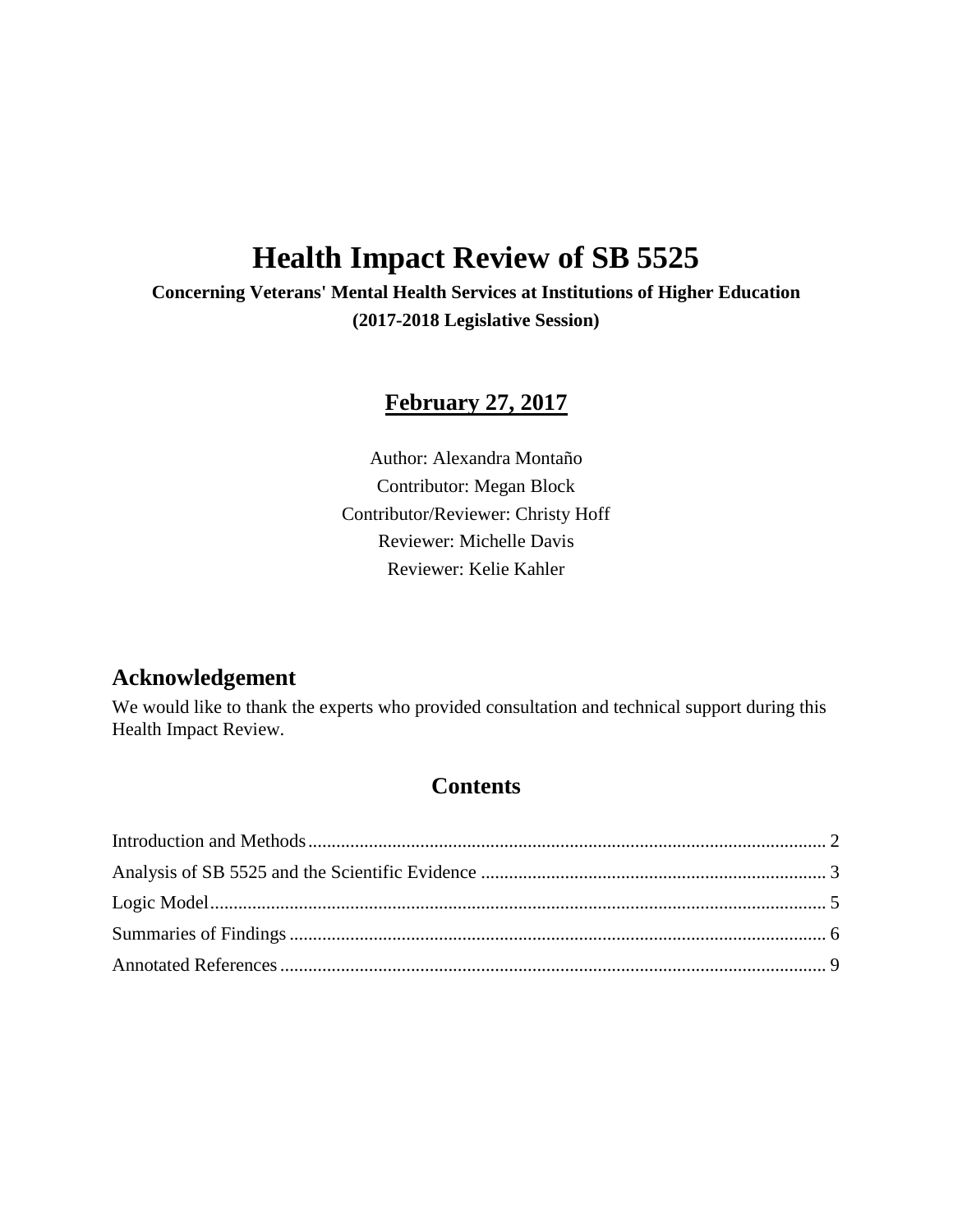# **Introduction and Methods**

<span id="page-2-0"></span>A Health Impact Review is an analysis of how a proposed legislative or budgetary change will likely impact health and health disparities in Washington state [\(RCW 43.20.285\)](http://apps.leg.wa.gov/rcw/default.aspx?cite=43.20.285). For the purpose of this review 'health disparities' have been defined as the differences in disease, death, and other adverse health conditions that exist between populations [\(RCW 43.20.270\)](http://apps.leg.wa.gov/rcw/default.aspx?cite=43.20.270). This document provides summaries of the evidence analyzed by State Board of Health staff during the Health Impact Review of Senate Bill 5525 [\(SB 5525\)](http://lawfilesext.leg.wa.gov/http:/lawfilesext.leg.wa.gov/biennium/2017-18/Pdf/Bills/Senate%20Bills/5525.pdf/2017-18/Pdf/Bills/House%20Bills/1737.pdf) from the 2017-2018 legislative session.

Staff analyzed the content of SB 5525 and created a logic model depicting possible pathways leading from the provisions of the bill to health outcomes. We consulted with experts and stakeholders to better understand the potential impact of this bill. State Board of Health staff can be contacted for more information on which stakeholders were consulted on this review We conducted objective reviews of the literature for each pathway using databases including PubMed and Google Scholar.

The following pages provide a detailed analysis of the bill including the logic model, summaries of evidence, and annotated references. The logic model is presented both in text and through a flowchart (Figure 1). The logic model includes information on the strength of the evidence for each relationship. The strength-of-evidence has been defined using the following criteria:

- **Not well researched:** the literature review yielded few if any studies or only yielded studies that were poorly designed or executed or had high risk of bias.
- **A fair amount of evidence:** the literature review yielded several studies supporting the association, but a large body of evidence was not established; or the review yielded a large body of evidence but findings were inconsistent with only a slightly larger percent of the studies supporting the association; or the research did not incorporate the most robust study designs or execution or had a higher than average risk of bias.
- **Strong evidence:** the literature review yielded a large body of evidence on the relationship (a vast majority of which supported the association) but the body of evidence did contain some contradictory findings or studies that did not incorporate the most robust study designs or execution or had a higher than average risk of bias; or there were too few studies to reach the rigor of 'very strong evidence'; or some combination of these.
- **Very strong evidence:** the literature review yielded a very large body of robust evidence supporting the association with few if any contradictory findings. The evidence indicates that the scientific community largely accepts the existence of the association.

<span id="page-2-1"></span>This review was subject to time constraints, which influenced the scope of work for this review. The annotated references are only a representation of the evidence and provide examples of current research. In some cases only a few review articles or meta-analyses are referenced. One article may cite or provide analysis of dozens of other articles. Therefore the number of references included in the bibliography does not necessarily reflect the strength-of-evidence. In addition, some articles provide evidence for more than one research question so they are referenced multiple times.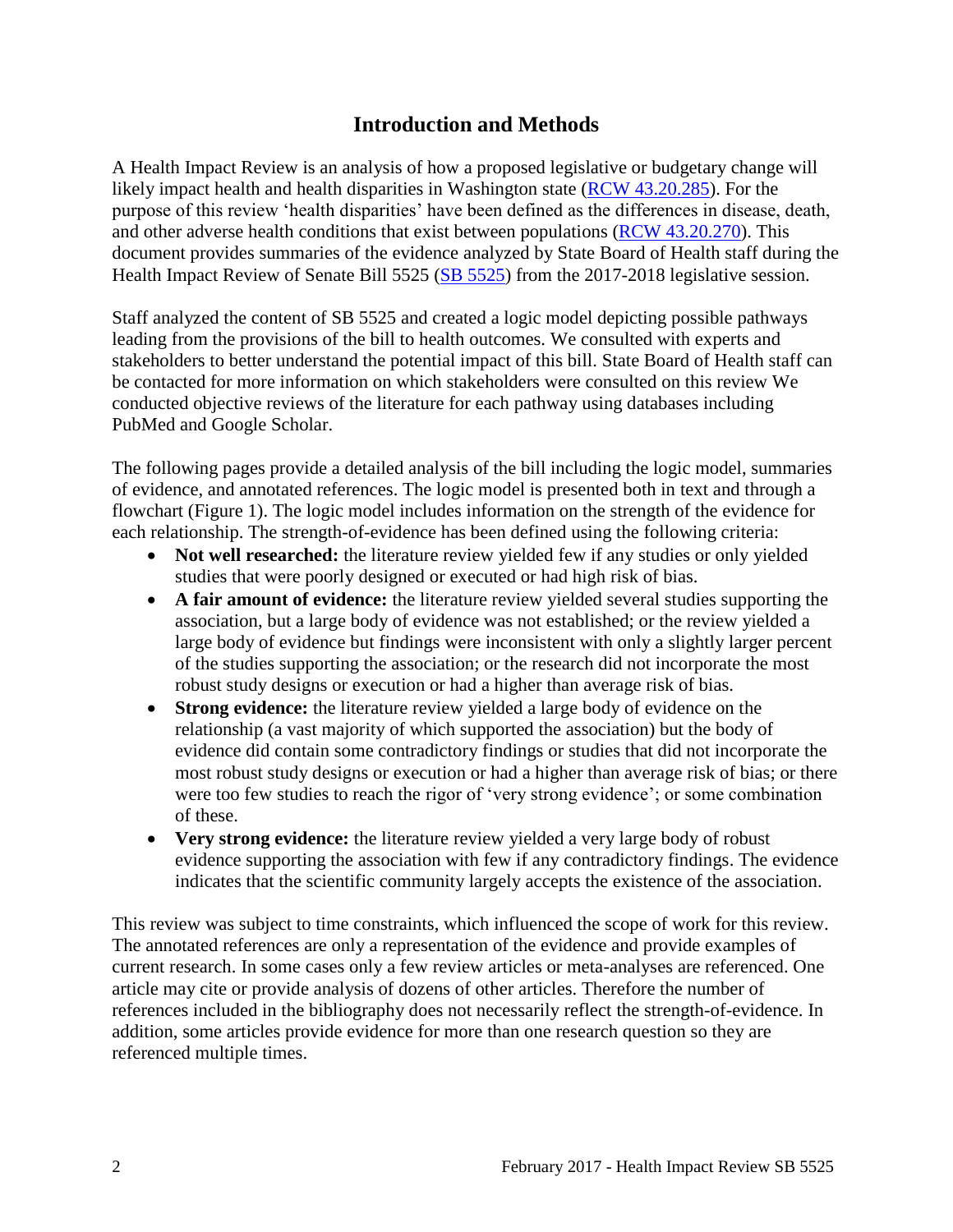# **Analysis of SB 5525 and the Scientific Evidence**

### *Summary of SB 5525*

 Requires all four-year public institutions of higher education to hire at least one full-time mental health counselor who has experience working with active members of the military or military veterans to work with student, faculty, and staff veterans, as well as their spouses and dependents.

#### *Health impact of SB 5525*

Evidence indicates that SB 5525 has the potential to increase access to and use of mental health services at institutions of higher education for student, faculty, and staff veterans, as well as their spouses and dependents which in turn has the potential to improve mental health outcomes and decrease mental health disparities.

#### *Pathways to health impacts*

The potential pathways leading from the provisions of SB 5525 to decreased health disparities are depicted in Figure 1. We have assumed that if the four-year public institutions of higher education in Washington employ at least one full-time mental health counselor with experience working with active members of the military or military veterans that this would increase access to and utilization of mental health services for student, faculty, and staff veterans, as well as their spouses and dependents. This assumption is based on discussions with staff from the veterans resource centers at each of the potentially impacted schools and their knowledge of the current needs of their student, staff, and faculty veterans. The assumption is also based on evidence regarding current barriers to accessing services for veterans. There is very strong evidence that increased access to and use of mental health services, such as treatment for major depressive disorder, would likely improve mental health outcomes for student, faculty, and staff veterans, as well as their spouses and dependents.<sup>1,2</sup> Further, there is very strong evidence that improved mental health outcomes for student, faculty, and staff veterans as well as their spouses and dependents would likely decrease mental health disparities among these veteran populations and their dependents. 3-15

Due to time limitations we only researched the most direct connections between the provisions of the bill and decreased health disparities and did not explore the evidence for all possible pathways. For example, potential pathways that were not researched include:

 Evidence for how access to mental health services for student veterans impacts academic performance.

### *Magnitude of impact*

There are six institutions of higher education in Washington that would be impacted by this legislation: University of Washington, Washington State University, Eastern Washington University, Western Washington University, Central Washington University, and The Evergreen State College. Each of these institutions has an established veterans resource center and it is estimated that there are between 3246 and 3887 veteran students in total between these schools (personal communication, February 2017). There are another 3054 to 3,270 dependents of veterans that use the veterans resource centers across the six institutions. These dependents are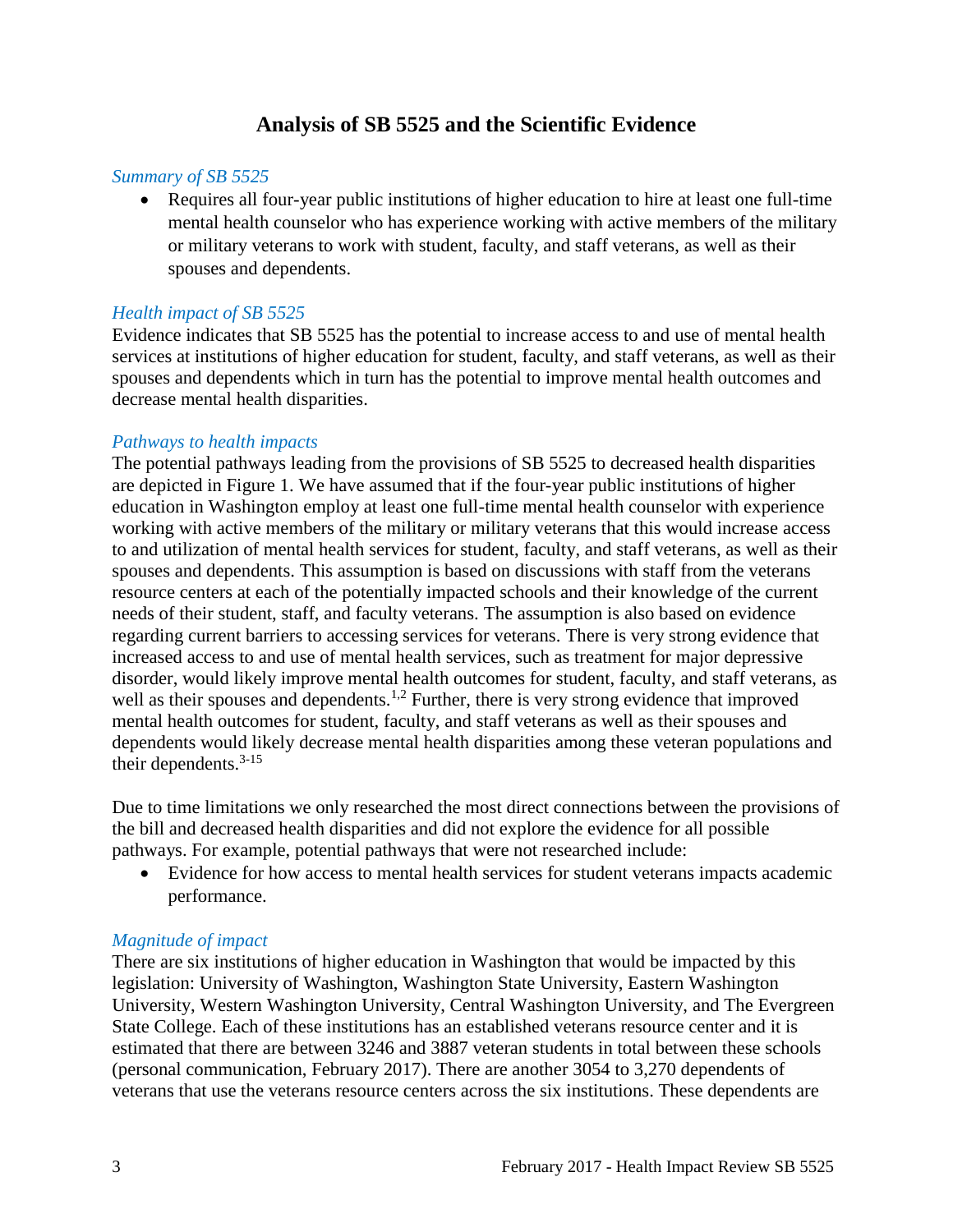most likely students affiliated with one of the institutions that have self-reported as a dependent of a veteran, not necessarily a dependent of a student, faculty, or staff veteran. Given that the number of dependents reported is limited to the number of dependents who currently access services at the veterans resource center, it is likely an underestimate of the actual number of spouses and dependents that would likely be impacted by this bill. Further, faculty and staff are not required to disclose their veteran status so it is unclear how many faculty and staff veterans would be impacted.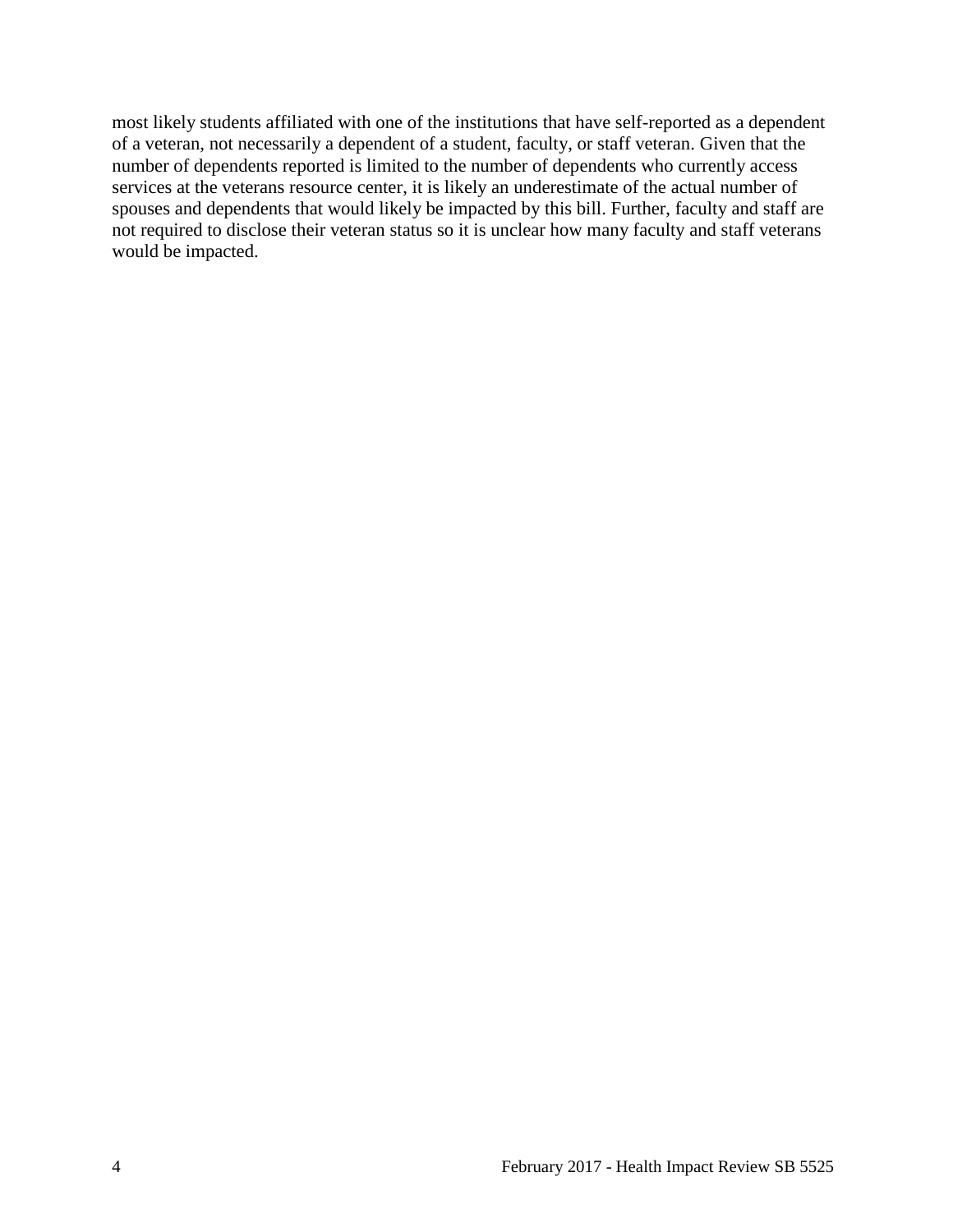# **Logic Model**

<span id="page-5-0"></span>



**HB 5525**

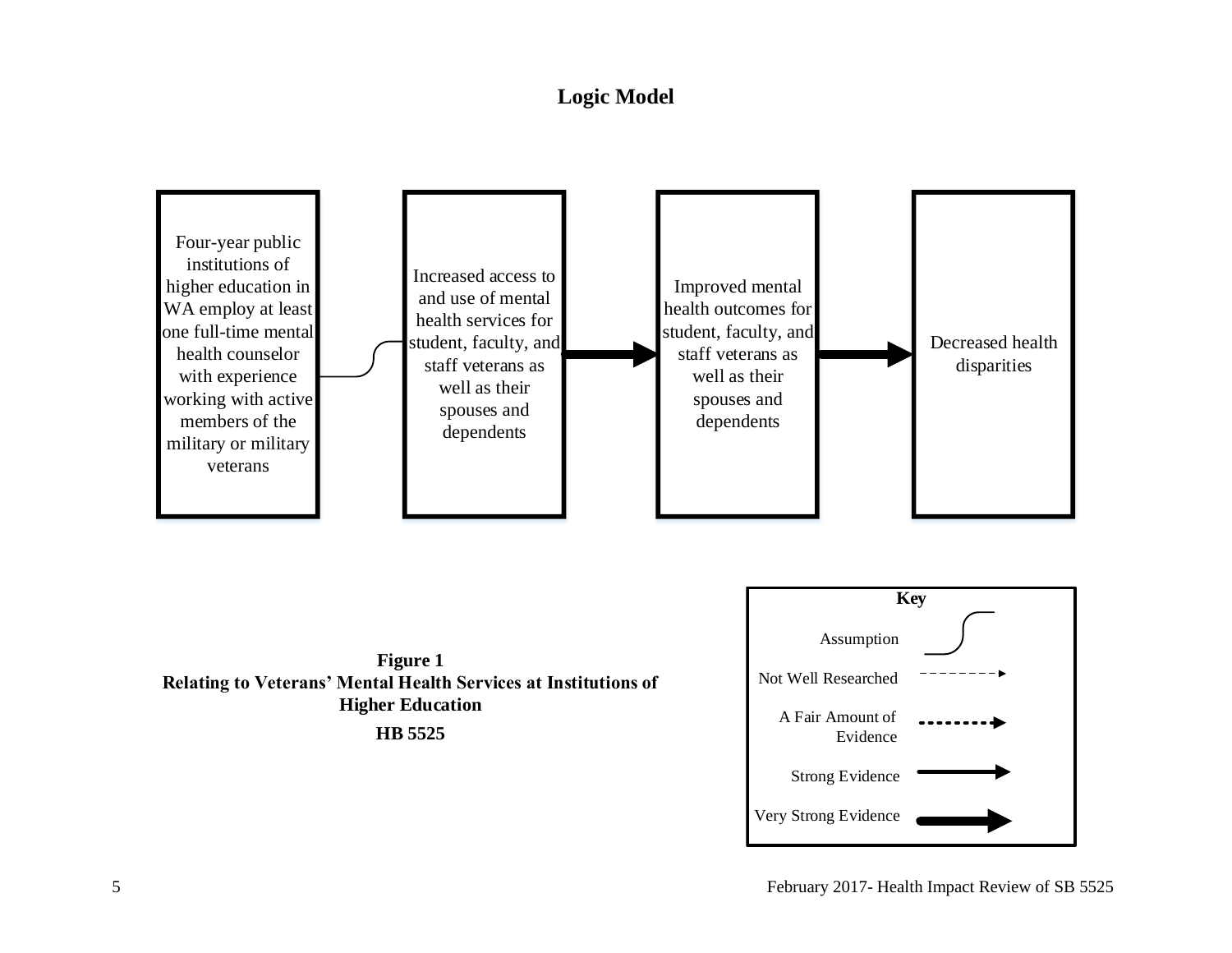# **Summaries of Findings**

<span id="page-6-0"></span>**Will employing at least one full-time mental health counselor with experience working with active members of the military or military veterans at all four-year public institutions of higher education in Washington increase access to and use of mental health services by student, faculty, and staff veterans, as well as their spouses and dependents?** We have made the assumption that if the four-year public institutions of higher education in Washington employ at least one full-time mental health counselor with experience working with active members of the military or military veterans that this will increase access to and use of mental health services for student, faculty, and staff veterans, as well as their spouses and dependents. It is not clear if other states have implemented this kind of model for increasing access to services for veterans and their families, therefore literature and data on this topic are not currently available. The assumption made here is based on discussions with staff from the veteran's resource centers at each of the potentially impacted schools and their knowledge of the current needs of their student, staff, and faculty veterans. Staff from the veterans center at each of the six four-year public institutions indicated that if there were a mental health counselor on campus, their counseling services would be greatly used (personal communication, February 2017). A number of staff mentioned that other services that are currently available are at full capacity and that the addition of a full-time mental health counselor would be beneficial. One study of student veterans in the United States found that a large majority of student veterans reported using on-campus services including the Veterans Affairs office (82%), office of financial aid (76%), and on-campus student health services (34%). However, only 14% of respondents reported using the counseling center but of those who did, the majority reported benefits and positive experiences from using this service.<sup>9</sup> These findings indicate that students are already using their school's veterans resource center and the addition of a mental health counselor to these centers may improve access to and utilizations of services for this population.

Currently, there are a number of barriers that prevent veterans from accessing mental health care including long wait times, shortage of health care providers, social barriers, and requirements from the Department of Veterans Affairs (VA).<sup>3</sup> The VA requirements make up an eight level tiered priority system that is set up to, "…ration care because of limited budgets and capacity."<sup>3</sup> The article goes on to explain that, "[t]hree of the eight tiers include an income eligibility requirement. Top priority goes to veterans with 50% or more disability or those who are unemployable as a result of their disability. The second tier includes those with 30% to 40% disability. Former prisoners of war and medal winners are grouped in the third tier. Veterans in lower priority tiers may not be able to access care or may face copays for many types of care services."<sup>3</sup> According to a VA audit, the number one barrier to timely access to care for veterans is a lack of provider appointment slots, which may be attributed to a shortage of doctors in the VA and a growing veteran population.<sup>3</sup> In addition, for students, faculty, and staff at a four-year institution, the nearest VA facility may not be close to the school thus making access even more difficult. Given these barriers, a community-based model of care, such as incorporating a fulltime mental health counselor into a school's veteran resource center, may be a way to overcome issues of access to and use of mental health services for staff, student, and faculty veterans as well as their spouses and dependents. <sup>10</sup>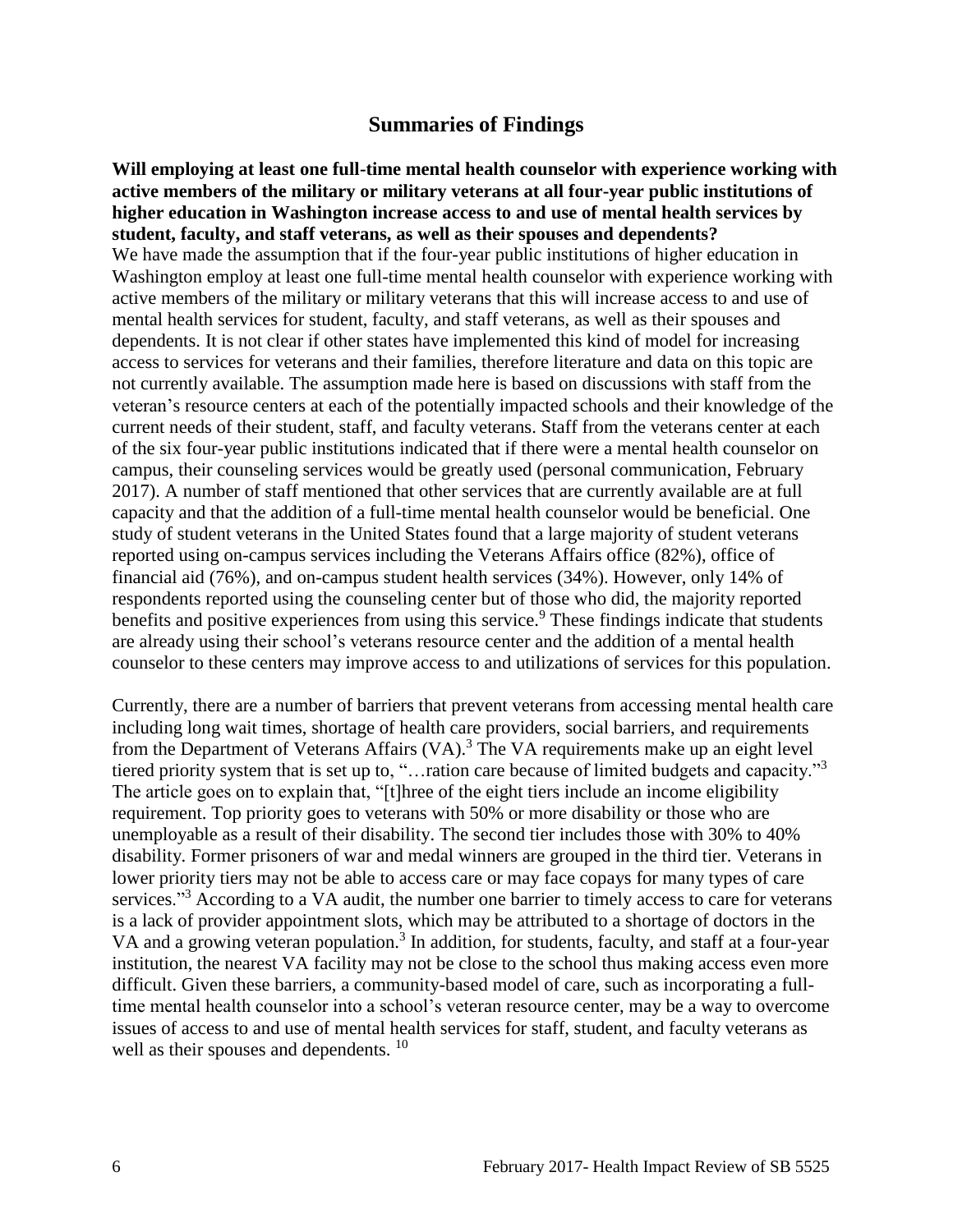#### **Will increased access to and use of mental health services improve mental health outcomes for student, faculty, and staff veterans, as well as their spouses and dependents?**

There is very strong evidence that increased access to and use of mental health services would likely improve mental health outcomes for student, faculty, and staff veterans, as well as their spouses and dependents. There is a large body of evidence supporting the positive association between using health services for the early detection and treatment of mental health disorders<sup>2</sup> and improved health outcomes. There is strong consensus in the scientific literature supporting this association, therefore we are providing only one example here. A large systematic review published by the Agency for Healthcare Research and sponsored by the Department of Defense and the Department of Veterans Affairs, which included 1,042 full-length articles, provides a set of guidelines regarding major depressive disorder (MDD).<sup>1</sup> One of the recommendations in these guidelines under the treatment heading is, "[w]e recommend that patients with complex MDD (severe, chronic or recurrent) be offered specialty care by providers with mental health expertise in order to ensure better outcomes and effective delivery of evidence-based treatment strategies."<sup>1</sup> This recommendation is then discussed in further detail and the relevant literature is cited with the findings that patients who were referred to mental health care settings with behavioral health specialists had significantly better outcomes than those who remained in an integrated primary care setting.<sup>1</sup> Other guidelines put forth by the Department of Defense and the Department of Veterans Affairs can be found online and include, for example, guidelines for the management of concussion-mild traumatic brain injury and guidelines for the assessment and management of patients at risk for suicide. Note that this does not indicate that all treatments are effective, but rather than there is a very large body of evidence supporting that evidence-based treatments are available.

### **Will improved mental health outcomes for student, faculty, and staff veterans as well as their spouses and dependents decrease health disparities?**

There is very strong evidence that improved mental health outcomes for student, faculty, and staff veterans as well as their spouses and dependents would likely decrease health disparities. A large body of evidence demonstrates a high burden of mental health issues among veterans in the United States. For example, one article summarizes the literature in stating that, "[v]eterans have disproportionate rates of mental illness, particularly posttraumatic stress disorder (PTSD), substance abuse disorders, depression, anxiety, and military sexual trauma. Nearly 50% of combat veterans from Iraq report that they have suffered from PTSD, and close to 40% of these same veterans report 'problem alcohol use'...Studies indicate that 56% to 87% of service members experiencing psychological distress after deployment report that they did not receive psychological help."<sup>3</sup> Evidence also indicates that military families, including children, experience a number of stressors related to the demands of deployment. Studies have examined the impact of deployment on spouses and families of military members and have demonstrated an increased risk of negative health effects such as stress, anxiety, depression, and behavioral problems and suicidal ideation among children and adolescents.<sup>11,14</sup> Further, one study found that veterans who lived in rural settings had significantly lower health-related quality-of-life scores compared to veterans who lived in urban or suburban settings.<sup>15</sup> These differences persisted even after controlling for additional factors such has gender, employment status, age, comorbidities, priority level, and US census region.<sup>15</sup>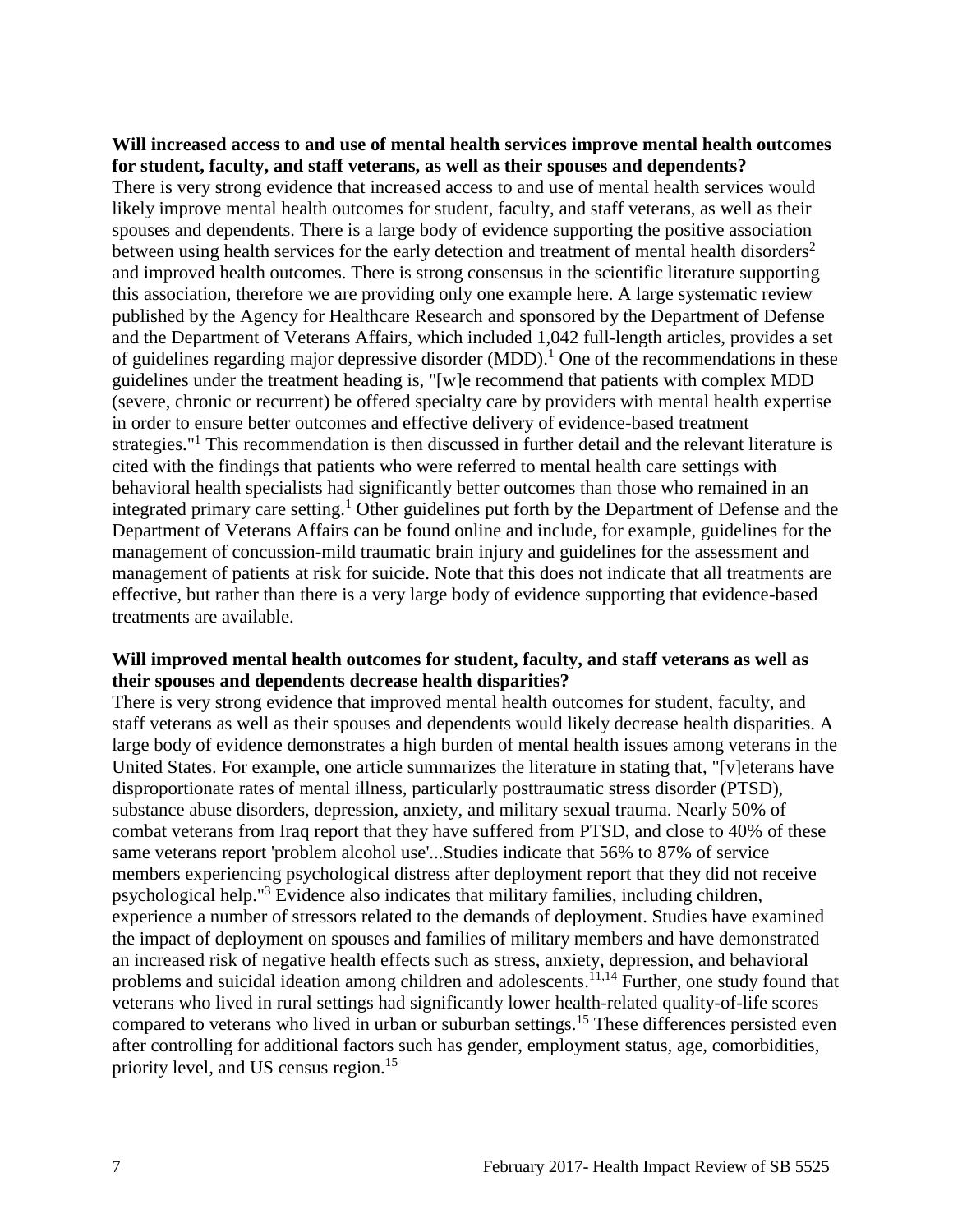Looking specifically at outcomes among students, a number of studies noted a higher risk of selfharm, PTSD, and depression for student veterans compared to their civilian counterparts.<sup>4,7,12,13</sup> One study also found that those student service members/veterans (SSM/V) who identify as lesbian, gay, or unsure exhibit significantly greater rates of outcomes such as feeling hopeless or exhausted, overwhelming anxiety, and personal stressors compared to nonmilitary students.<sup>4</sup> Further, for SSM/V, binge drinking was positively correlated with symptoms such as depression, anxiety, and PTSD.<sup>5,6</sup> This association was not seen among civilian students.<sup>5</sup> Therefore, improving mental health outcomes for student, faculty, and staff veterans, as well as their spouses and dependents, would likely decrease mental health disparities among this population.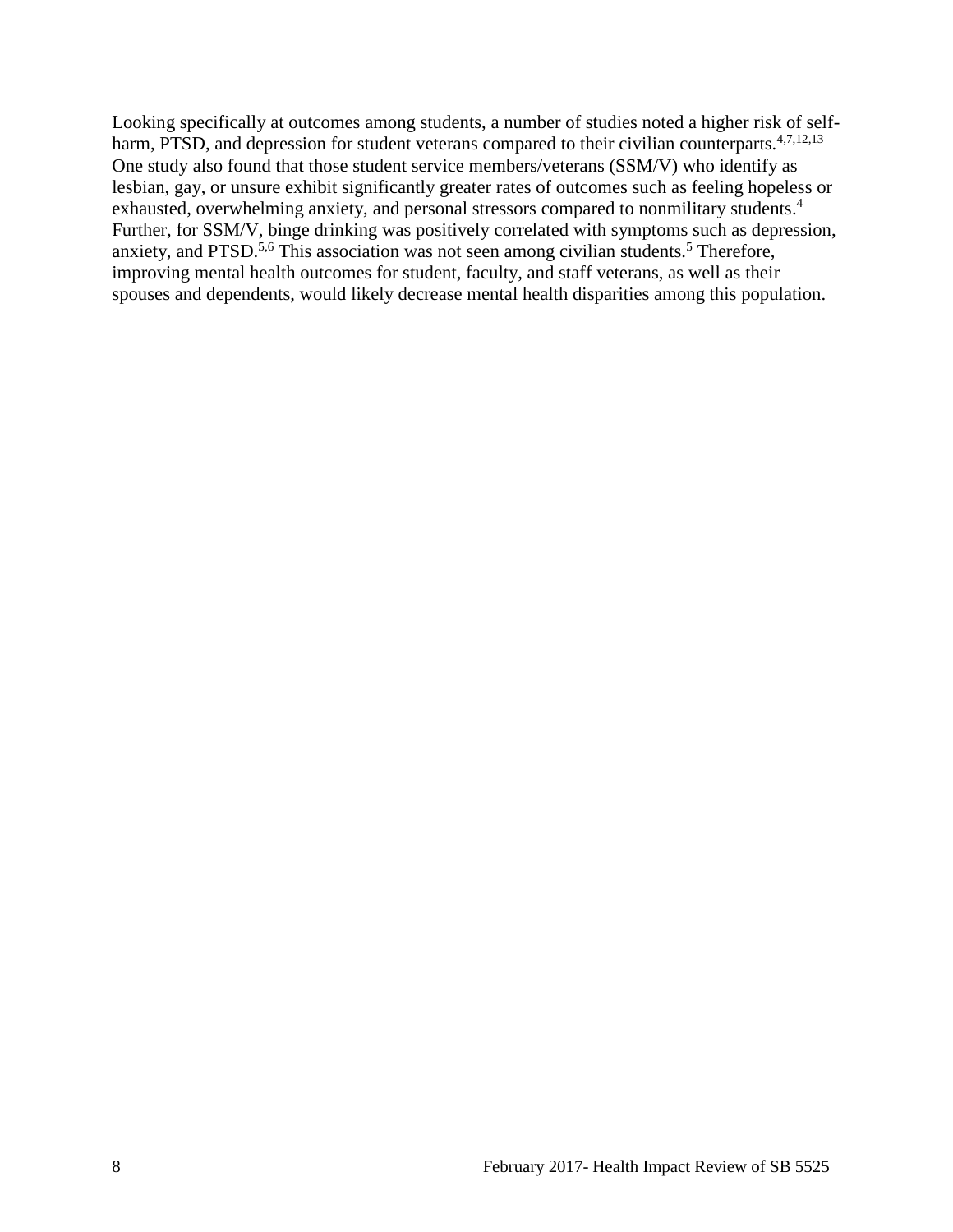# **Annotated References**

# 1. **Agency for Healthcare Research and Quality: National Guideline Clearinghouse. Department of Veterans' Affairs/Department of Defense Clinical Practice Guideline for the Management of Major Depressive Disorder. 2016;**

**https:/[/www.guideline.gov/summaries/summary/50325.](http://www.guideline.gov/summaries/summary/50325) Accessed February 21 2017.**

The National Guideline Clearinghouse is a publicly available database produced by the Agency for Healthcare Research and Quality in partnership with the American Medical Association and the American Association of Health Plans Foundation. The database contains evidence-based clinical practice guidelines for a wide range of topics that all meet a specific set of criteria for inclusion. This particular guideline from the Department of Defense and the Department of Veterans Affairs includes a number of recommendations that are organized into five sections: identification, assessment and triage, treatment setting, management, and other treatment considerations. Each recommendation is given a strength rating based on the balance of potential desirable versus undesirable outcomes. The basis for this guideline regarding major depressive disorder (MDD) is based on a literature review that included 1,042 full-length articles. For example, one of the recommendations under treatment is, "We recommend that patients with complex MDD (severe, chronic or recurrent) be offered specialty care by providers with mental health expertise in order to ensure better outcomes and effective delivery of evidence-based treatment strategies." This recommendation is then discussed in further detail and the relevant literature is cited with the findings that patients who were referred to mental health care settings with behavioral health specialists had significantly better outcomes than those who remained in an integrated primary care setting.

### 2. **American Psychological Association. Evidence-Based Practice in Psychology: APA Presidential Task Force on Evidence-Based Practice. May-Jun 2006;61(4):271-285.**

The American Psychological Association (APA) created a policy indicating that the evidencebase for a psychological intervention should be evaluated using both efficacy and clinical utility as criteria. The Association President appointed the APA Presidential Task Force on Evidence-Based Practice and the task force published this document with the primary intent of describing psychology's commitment to evidence-based psychological practices. This document, though, also references many research articles providing evidence for the efficacy of a number of psychological treatments and interventions. The reference list for this document highlights the growing body of evidence of treatment efficacy from the 1970s through 2006. Note that this does not indicate that all treatments are effective, but rather than there is a very large body of evidence supporting that evidence-based treatments are available.

# 3. **American Public Health Association. Removing Barriers to Mental Health Services for Veterans (Policy Statement Number 201411). 2014; https:/[/www.apha.org/policies-and](http://www.apha.org/policies-and-advocacy/public-health-policy-statements/policy-database/2015/01/28/14/51/removing-barriers-to-mental-health-services-for-veterans)[advocacy/public-health-policy-statements/policy-database/2015/01/28/14/51/removing](http://www.apha.org/policies-and-advocacy/public-health-policy-statements/policy-database/2015/01/28/14/51/removing-barriers-to-mental-health-services-for-veterans)[barriers-to-mental-health-services-for-veterans.](http://www.apha.org/policies-and-advocacy/public-health-policy-statements/policy-database/2015/01/28/14/51/removing-barriers-to-mental-health-services-for-veterans)**

In this policy statement by the American Public Health Association (APHA), APHA presents an overview of the issue of mental illness among veterans in the United States and presents recommendations to improving access to mental health care in this population. The article begins by presenting a problem statement and evidence from the literature. For example, the authors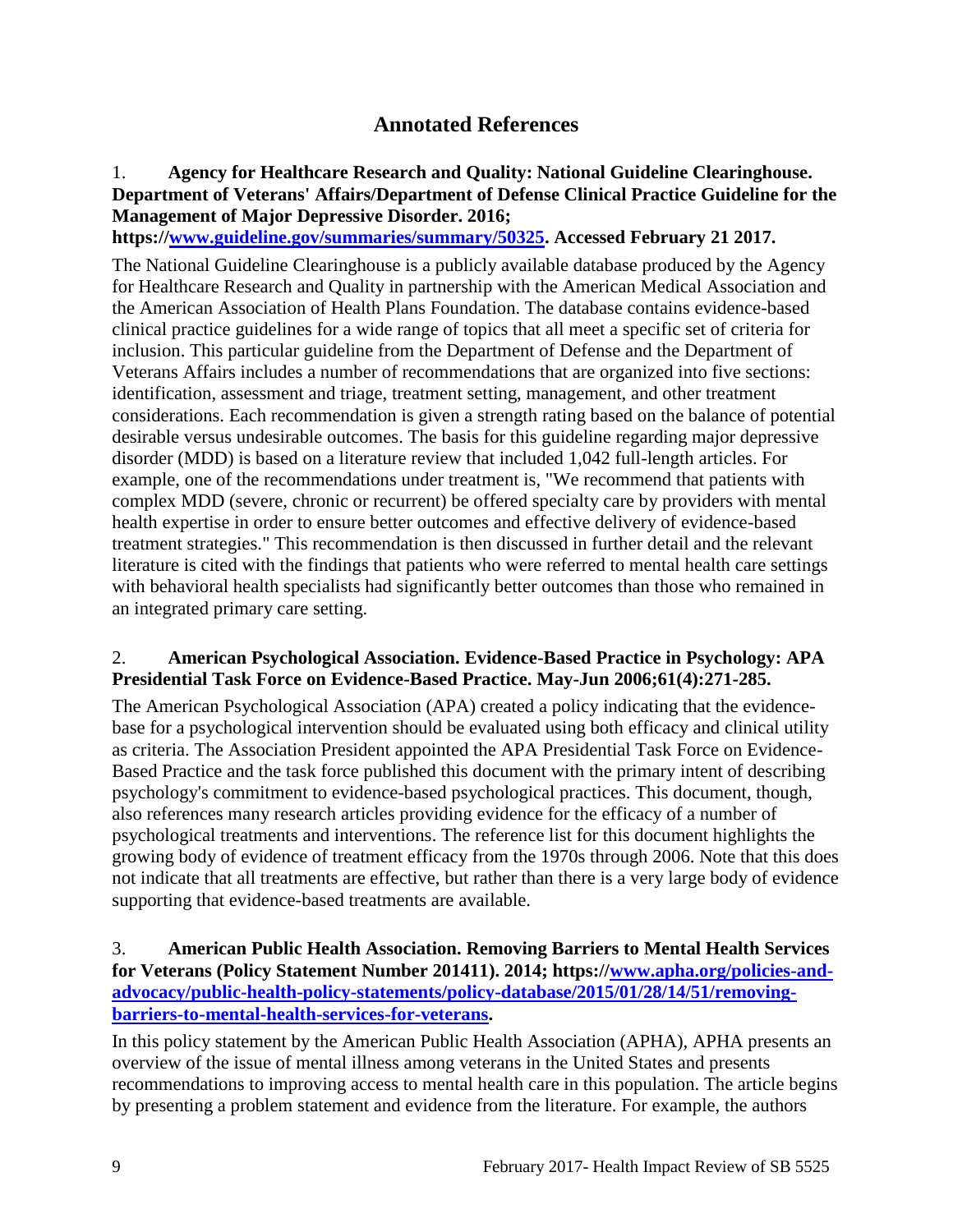state that, "[v]eterans have disproportionate rates of mental illness, particularly posttraumatic stress disorder (PTSD), substance abuse disorders, depression, anxiety, and military sexual trauma. Nearly 50% of combat veterans from Iraq report that they have suffered from PTSD, and close to 40% of these same veterans report 'problem alcohol use'...Studies indicate that 56% to 87% of service members experiencing psychological distress after deployment report that they did not receive psychological help." There are a number of barriers that prevent veterans from accessing care including long wait times, shortage of health care providers, social barriers, and requirements from the Department of Veterans Affairs (VA). According to a VA audit, the number one barrier to timely access to care for veterans is a lack of provider appointment slots, which may be attributed to a shortage of doctors in the VA and a growing veteran population. A number of action steps are recommended at the end of the policy statement including one that is most relevant to this review: "In cases in which VA services are not able to meet demands for care, services should be made available through licensed mental health providers external to the agency..."

### 4. **Barry A. E. Student service members/veterans participating in higher education: What we know to date.** *Journal of American College Health.* **2015;63(7):415-417.**

In this special issue, Barry presents an overview of what is known about student service members/veterans (SSM/V) participating in higher education. It is estimated that 1 out of every 3 persons deployed in support of Operation Enduring Freedom and Operation Iraqi Freedom will experience a traumatic brain injury, posttraumatic stress disorder, or a major depressive episode. These kinds of mental health issues, including generalized anxiety, have been shown to have a direct negative effect on the academic adjustment of these students. When comparing outcomes of SSM/V and their civilian counterparts, SSM/V exhibit a higher likelihood of self-harm and those SSM/V who identify as lesbian, gay, or unsure exhibit significantly greater rates of outcomes such as feeling hopeless or exhausted, overwhelming anxiety, and personal stressors. The author concludes that at a minimum, "...providers in the primary care setting and counseling centers on campus screen for the presence of mental health conditions among SSM/V and be trained and ready to employ best practices in the treatment of mental health conditions, such as depression, anxiety, and posttraumatic stress, and able to refer to and coordinate with other mental health professionals in Veterans Administration primary care settings."

# 5. **Barry Adam E., Whiteman Shawn, Wadswroth Shelley Macdermid, et al. The alcohol use and associated mental health problems of student service members/veterans in higher education.** *Drugs: Education, Prevention and Policy.* **2012;19(5):415-425.**

Using a sample of student service members/veterans (SSM/V) and civilian students attending institutions of higher education in the Midwest, Barry et al. examined whether SSM/V drink more frequently or in higher quantities than their non-service peers and whether the links between drinking and health-related outcomes are different for these two populations. The total study sample included 145 SSM/V and 136 civilian students. The results from the analysis demonstrated that there was no difference between students in terms of their frequency of drinking in the past year or binge drinking. For SSM/V, binge drinking was positively correlated with symptoms such as depression, anxiety, and posttraumatic stress disorder. This association was not see among civilian students. The authors conclude that given these results, it is important for colleges and universities to undertake deliberate and significant efforts to assess the health of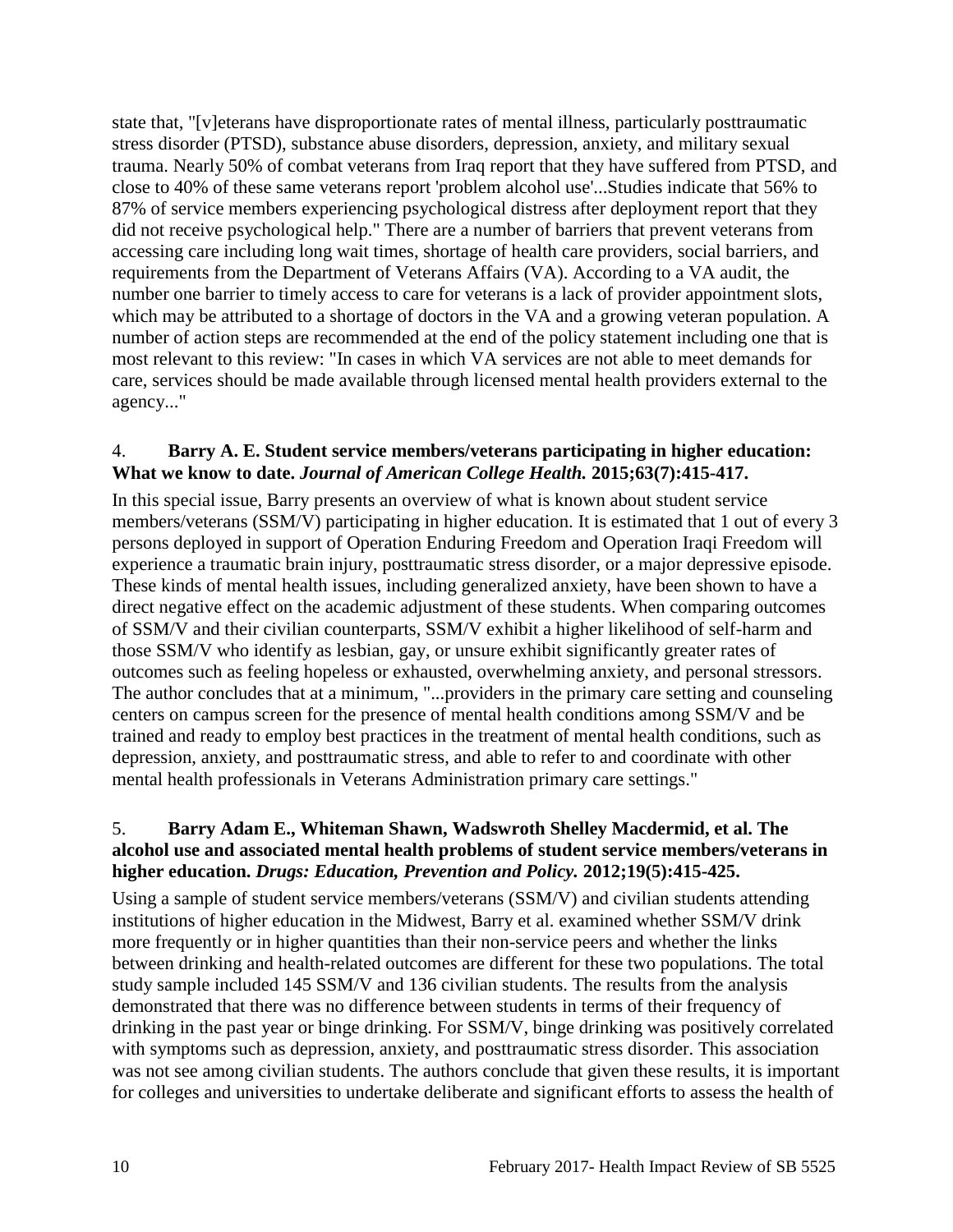SSM/V on campus and provide services that will allow them to effectively transition from military life to college life.

# 6. **Barry Adam E., Whiteman Shawn D., MacDermid Wadsworth Shelley. Student service members/veterans in higher education: A systematic review.** *Journal of Student Affairs Research and Practice.* **2014;51(1).**

This systematic review by Barry et al. includes 13 empirical investigations that examined outcomes among student service members/veterans (SSM/V) in institutions of higher education. Looking at only the most relevant findings, a number of studies looked at the association between alcohol use and mental health-related outcomes and found that compared to civilian students, binge drinking among SSM/V was positively associated with problem drinking, psycho-somatic symptoms, and posttraumatic stress disorder (PTSD). One study also noted that symptoms of PTSD among student service members was predicted by documented combat exposure but social support predicted fewer symptoms. Further research has examined healthrisk behaviors among SSM/V compared to their civilian peers and has shown that SSM/V are more likely to behave in ways that are risky to their health. For example, "...when compared to civilian peers and non-Operation Enduring Freedom (OEF) and Operation Iraqi Freedom (OIF) veterans, OEF/OIF veterans ( $n = 406$ ) were more likely to use smokeless tobacco, have been in a physical fight, ridden a motorcycle, and carried a weapon within the past year." Given these differences, the authors conclude that institutions of higher education need to be prepared to meet the unique health needs of their SSM/V population and the data presented within should serve as a call to action for policy makers and practitioners alike.

# 7. **Blosnich J. R., Kopacz M. S., McCarten J., et al. Mental health and self-directed violence among student service members/veterans in postsecondary education.** *Journal of American College Health.* **2015;63(7):418-426.**

This study used the Fall 2011 National College Health Assessment to examine the prevalence of psychiatric diagnoses and suicide-related outcomes among a sample of student service members/veterans (SSM/V). The study sample included 27,774 respondents from 44 institutions of higher education and of these, 706 (or 2.6%) identified as service members/veterans. Compared to their civilian counterparts, a significantly higher proportion of SSM/V reported a psychiatric diagnosis (20.4% vs. 27.0%) but these two populations did not significantly differ in terms of crude prevalence of suicidal ideation, suicide attempt, or self-harm. However, after adjusting for covariates and demographic characteristics, there was no difference between SSM/V and students without military service in terms of psychiatric diagnosis, suicidal ideation, or suicide attempt. There was a significantly increased odds of self-harm among SSM/V compared to other students after adjusting. The authors recommend that college campuses need to focus outreach initiatives on the mental health needs of SSM/V and help them to identify appropriate services.

# 8. **Bonar E. E., Bohnert K. M., Walters H. M., et al. Student and nonstudent national guard service members/veterans and their use of services for mental health symptoms.**  *Journal of American College Health.* **2015;63(7):437-446.**

This study by Bonar et al. utilized data from 1,449 National Guard service members/veterans (SM/V) who were attending a university in the midwestern United States with the objective of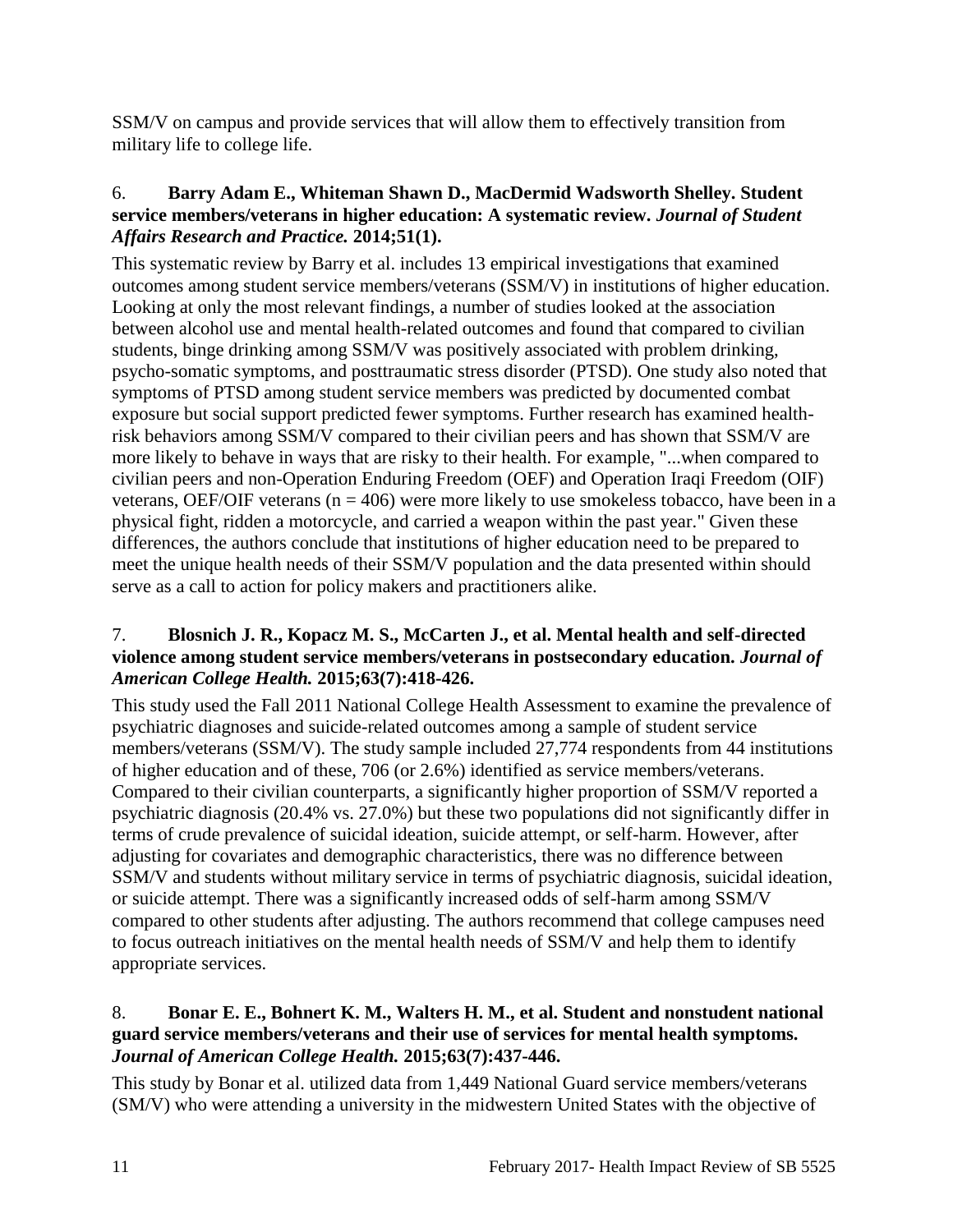comparing mental health symptoms and utilization of services among student and nonstudent SM/Vs. Surveys were administered approximately 6 months after individuals returned from deployment between October 2011 and July 2013. Participants completed a number of surveys that assessed student status, patient health, mental health service utilization, perceived stigma and barriers to accessing care and screening for generalized anxiety disorder, posttraumatic stress disorder (PTSD), and alcohol use disorder. Among those SM/Vs who screened positive for any of the mental health symptoms, both students and nonstudents had low levels of mental health service utilization (not statistically significantly different). Particularly among students, perceived barriers to care included concerns about treatment being documented in their military records (43%), embarrassment (31%), difficulty scheduling appointments (26.8%), and fear that it would harm their career (29%).

### 9. **Cate Chris.** *Student Veterans' College Experiences: Demographic Comparisons, Differences in Academic Experiences, and On Campus Service Utilization***, University of California, Santa Barbara; 2011.**

Cate compared student veterans with similar populations to determine the effects of student veterans' experience on academic performance, college experience, and use of on-site services. Data was collected through surveys that were sent out to members of Student Veterans for America (SVA). Included in the survey data were measures for PTSD (using the Los Angeles Symptom Checklist), measures for deployment-related health factors (using the Deployment Risk and Reliance Inventory), and measures for health and well-being (using the Patient Health Questionnaire). The author compared student veterans' age, marital status, and race/ethnicity with those of traditional college students and with those currently in the military. Results confirm that student veterans' demographics more likely represent the average college student than demographics of those receiving benefits from the Department of Veterans Affairs (DVA); this included a greater proportion of Hispanic veterans attending college than are listed as receiving benefits from the DVA, 11.4% and 5.9%, respectively, and a smaller proportion of African American veterans attending college than are listed as receiving benefits from the DVA, 3.8% and 11.4%, respectively. The results from the academic demographics of the sample show that the majority of student veterans transferred from a 2-year college (57.5%); the main reason for this being relocation for personal reasons and relocation due to military assignment. Nearly three quarters (72.6%) of the sample were undergraduate students. Nearly 86% of the sample reported that their overall health was good to excellent; however, nearly 36% reported being diagnosed with at least one mental health diagnosis. A large majority of student veterans reported using oncampus services including the Veteran's Affairs Office (82%), Financial Aid (76%), and oncampus student health services (34%). Only 14% of respondents reported using the counseling center; however, a majority of those student veterans' reported benefits and positive experiences from using this service. This present study provides evidence that student veterans significantly differ from traditional students and the author suggests that post-secondary schools should be cautious about combining all students into the same category when considering on-campus services.

# 10. **Currier J. M., McDermott R. C., Sims B. M. Patterns of help-seeking in a national sample of student veterans: a matched control group investigation.** *General hospital psychiatry.* **Nov - Dec 2016;43:58-62.**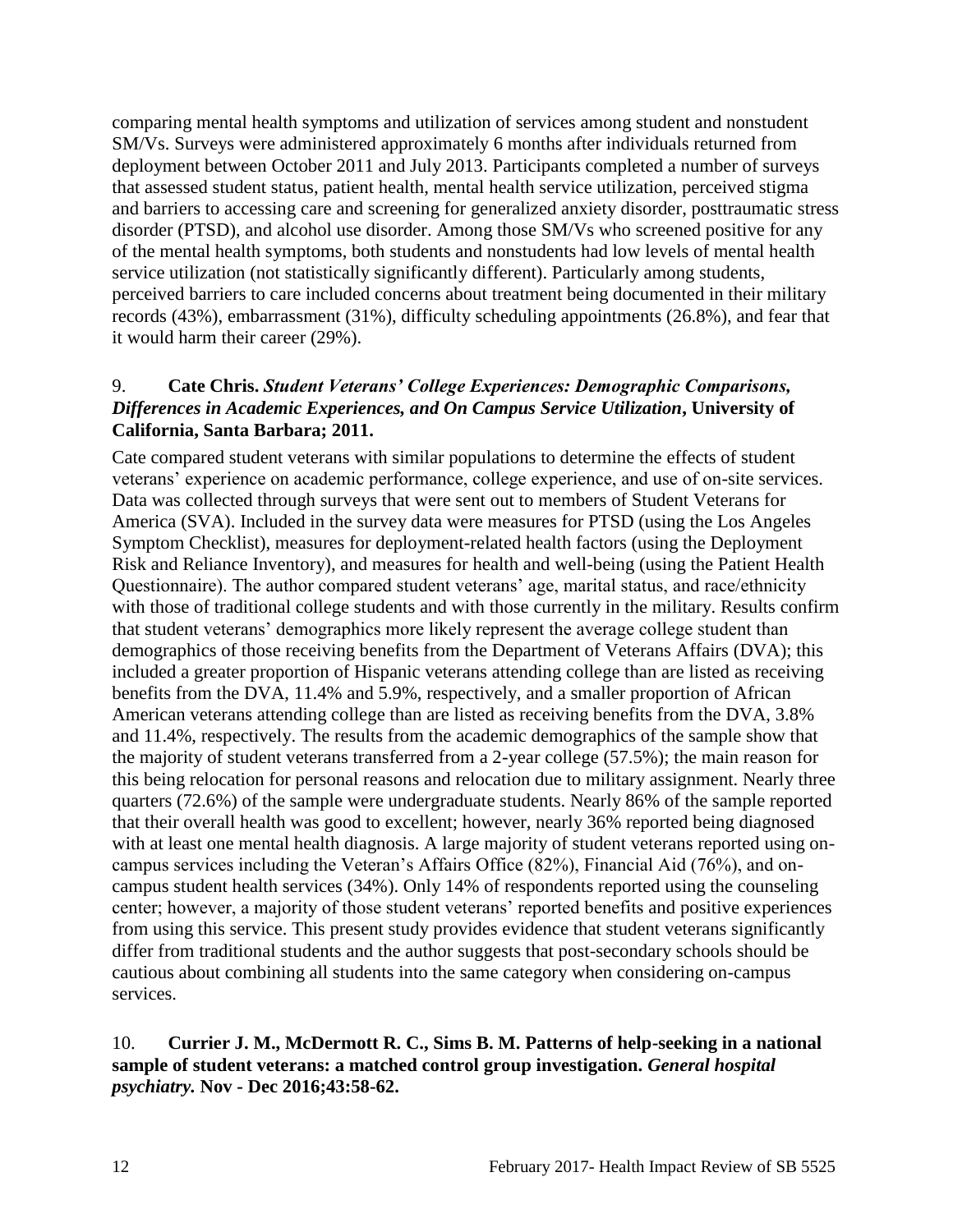Currier, McDermott, and Sims investigated the methods that student veterans seek-help for mental health-related concerns. They matched 945 veterans to 2835 nonveterans students from 57 institutions of higher education using data from the Health Mind Study (HMS) out of the University of Michigan School of Public Health between 2011 and 2015. The authors selected veterans who had completed assessments of help-seeking and then matched them by gender, age, and race to nonveteran students. After analysis, researchers found that both groups seek professional help from clinicians at comparable rates; however, veteran students were more likely to seek help from a religious counselor than their nonveterans counterparts. Both groups were more likely to seek help from nontraditional sources. While about 21% of veteran students expressed moderately severe levels of depression, there was a 1:2 ratio of help-seekers to helprejecters. The authors conclude that these findings represent a real need for community-based models of mental healthcare for student veterans.

# 11. **Green S., Nurius P. S., Lester P. Spouse psychological well-being: A keystone to military family health.** *Journal Of Human Behavior In The Social Environment.* **Jan 01 2013;23(6).**

In this article by Green et al. the authors aimed to understand the predictors of military spouse psychosocial vulnerability in a sample of female civilian spouses. The sample population consisted of 171 families with an active duty Army and Marine Corps parent from two West Coast, United States military bases. Study interviewers obtained information about deployment factors, socioeconomic resources, social support, psychological health, and family strain, stressors, and environment. The authors found that military spouses who were at greatest risk for psychological distress were more likely to report low levels of social support. Further, family stressors, strain, and resources were all predictive of psychological health even after controlling for deployment and socioeconomic factors. The authors also point to the pressure that is felt by overburdened spouses and the potential benefit of problem solving and goal setting in order to not only break down larger goals, but also to manage the stress that prohibits them from utilizing services.

### 12. **Kazis Lewis, Miller Donald, Clark Jack, et al. Health-related quality of life in patients served by the Department of Veterans Affairs.** *Archives of Internal Medicine.*  **1998;158:626-632.**

Kazis, Miller, Clark, et al. used data from the Veterans Health Study, a 2-year prospective survey of the VA patient population receiving ambulatory care in the great Boston, Mass area, to determine an association between veteran status and health-related quality of life (HRQoL). The authors also compared HRQoL to medical history, depression, sociodemographic information (age, educational attainment, race, marital status, and income), and military experience. A total sample of 1667 VA ambulatory patients were selected, of which 18% were aged 22-49, 29% were aged 50-64, and 52% were aged 65-90 years. Depression was most common in the youngest group (51%) compared to the other age groups. This was also true for chronic low-back pain and alcohol-related disorders. Seven out of the eight measures for HRQoL, with exception to physical health, were lowest (worse health) among the youngest age group; however, all age groups scored lower than their nonveteran counterparts. While education and income added relatively little power to the overall model, other demographic data such as age and income explained almost half of the variance in mental health.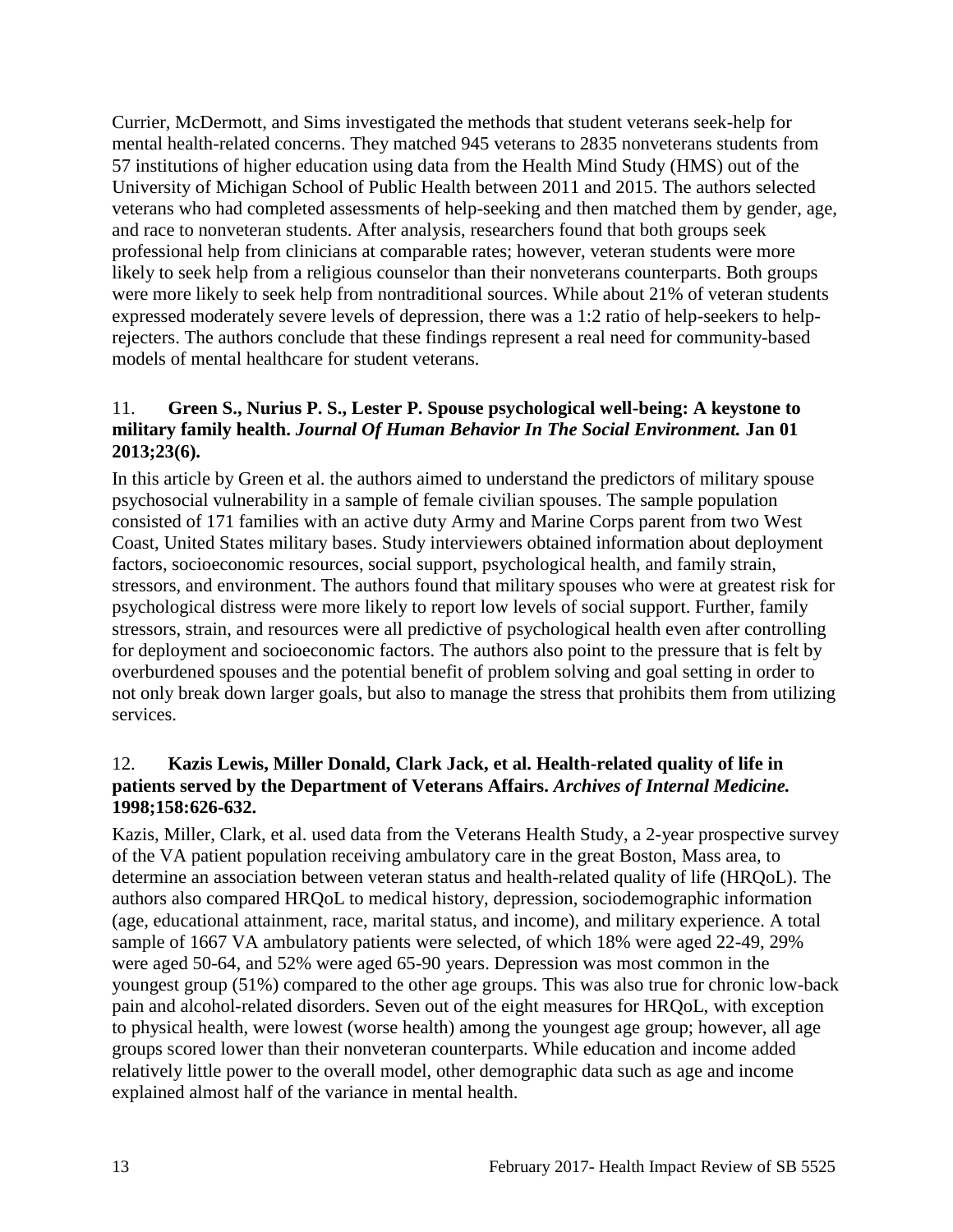# 13. **Schonfeld L., Braue L. A., Stire S., et al. Behavioral health and adjustment to college life for student service members/veterans.** *Journal of American College Health.*  **2015;63(7):428-436.**

Schonfeld, Braue, Stire et al. conducted a cross-sectional study using surveys to explore whether student service members/veterans experience behavioral mental health problems and whether such problems may have an effect on self-reported adjustment problems to civilian life. A total of 173 student service members/veterans from a large southwestern university responded. Demographic and military information were compared to behavioral health status data from several measurement tools including the Alcohol, Smoking and Substance Involvement Screening Test (ASSIST), the Posttraumatic Stress Disorder Checklist Civilian Version (PCL-C), the Patient Health Questionnaire-9 (PHQ-9), and the Veterans RAND 12 Item Health Survey (VR-12). The authors found while the majority of student service members/veterans appear to be well-adjusted, there was still a significant percentage who experience mental and emotion problems, with PTSD and depression being the most prevalent. Overall, 28.3% of participants reported having a challenging time adjusting to college life after the military.

# 14. **Trautmann J., Alhusen J., Gross D. Impact of deployment on military families with young children: A systematic review.** *Nursing outlook.* **Nov-Dec 2015;63(6):656-679.**

In this systematic review, Trautmann et al. aimed to describe the impact of deployment on the mental health of military families with young children post September 11th. The authors searched for literature published between 2001 and 2014 and found 26 studies that fit within their inclusion criteria. Evidence indicates that frequent and lengthier deployments are associated with increased stress and depressive symptoms among parents, poorer general well-being, and particularly high rates of mental health problems among military spouses raising young children alone during deployments. Among children the authors found that kids who are separated from a deployed parent experience higher rates of emotional and behavioral problems. The literature also suggests that deployment is associated with increased health care utilization and child maltreatment and neglect. The authors conclude by indicating that more research is necessary to better understand the mental health needs of military families, particularly those with infants and young children, so that evidence-based interventions can be tailored to best suit their needs.

# 15. **Weeks William, Kazis Lewis, Shen Yujing, et al. Differences in health-related quality of life in rural and urban veterans.** *American Journal of Public Health.*  **2004;94(10):1762-1767.**

Weeks et al. aimed to determine if there are disparities in the health-related quality of life between veterans who live in rural settings versus those who live in urban or suburban settings. Using a cross-sectional study design, the authors used data from the 1999 Large Health Survey of Veteran Enrollees that was administered to veterans who were enrolled in the Veterans Health Administration (VHA) system. The total sample included 767,109 veterans who had used VHA services within the past 3 years. Data collected included information about demographics, VHA priority level (assigned based on service-related disabilities, special status, income level, etc.), comorbidities, degree of rurality, geographic setting, and census region. Results indicate that veterans who lived in rural settings had significantly lower health-related quality-of-life scores compared to veterans who lived in urban or suburban settings. These differences persisted even